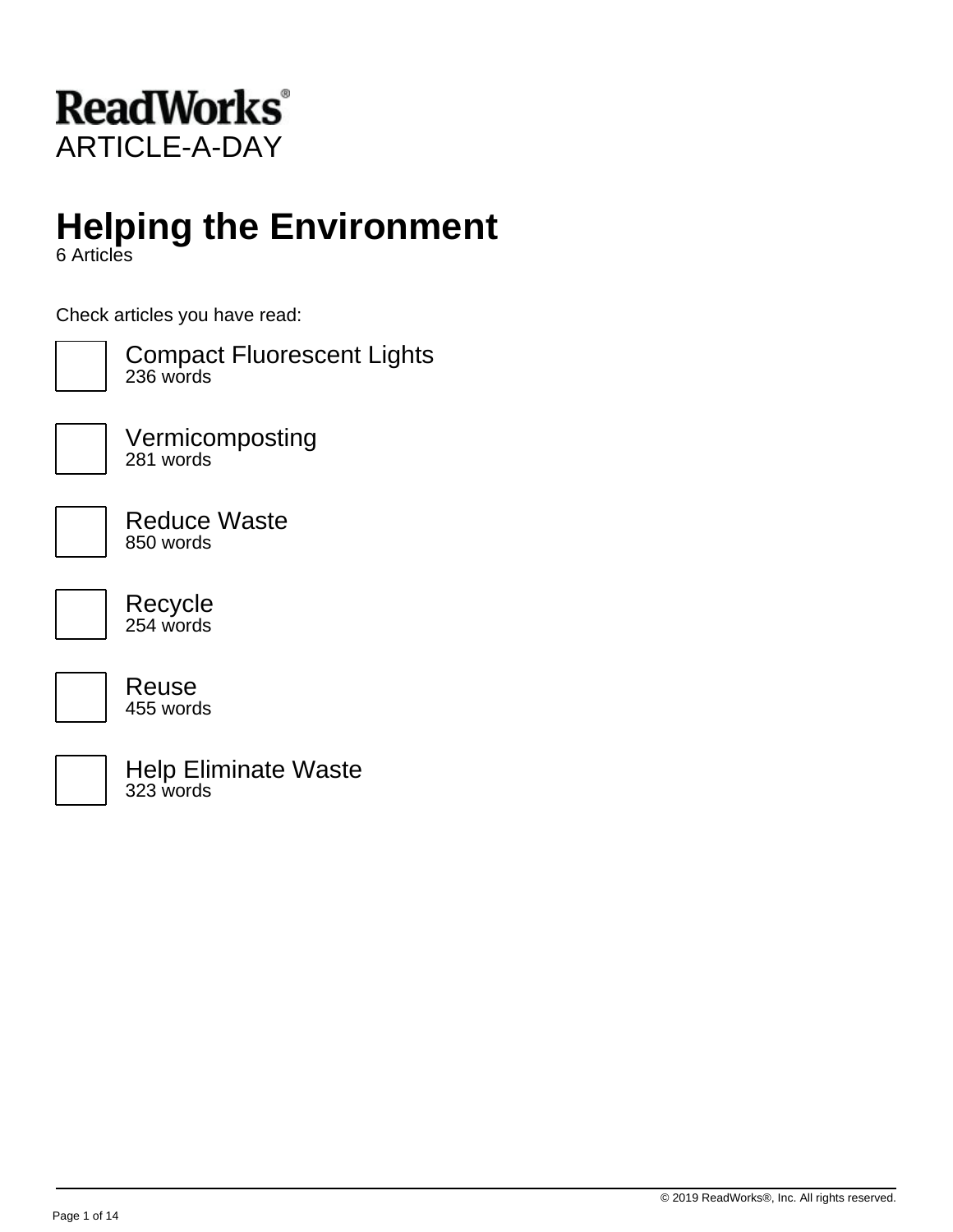# **Compact Fluorescent Lights**

**This text is from the National Institute of Environment Health Sciences site.**



Compact fluorescent lightbulb

# **What are CFLs?**

CFLs have a coiled tube instead of the round bulb you see in old-style light bulbs (incandescent bulbs). They are like the long fluorescent light tubes you see in ceiling lights, but shrunk down and coiled up so they can replace incandescent bulbs.

In a CFL, an electric current is driven through a tube containing argon gas and a small amount of mercury vapor. This makes invisible ultraviolet (UV) light. The UV light hits a coating on the inside of the tube, which then gives off visible light.

CFLs use about 75 percent less energy than incandescent bulbs. Saving energy helps the environment. Using less energy means less greenhouse gases will get into the air.

# **Recycling CFLs**

Safely using and disposing of CFLs is very important to protecting our health and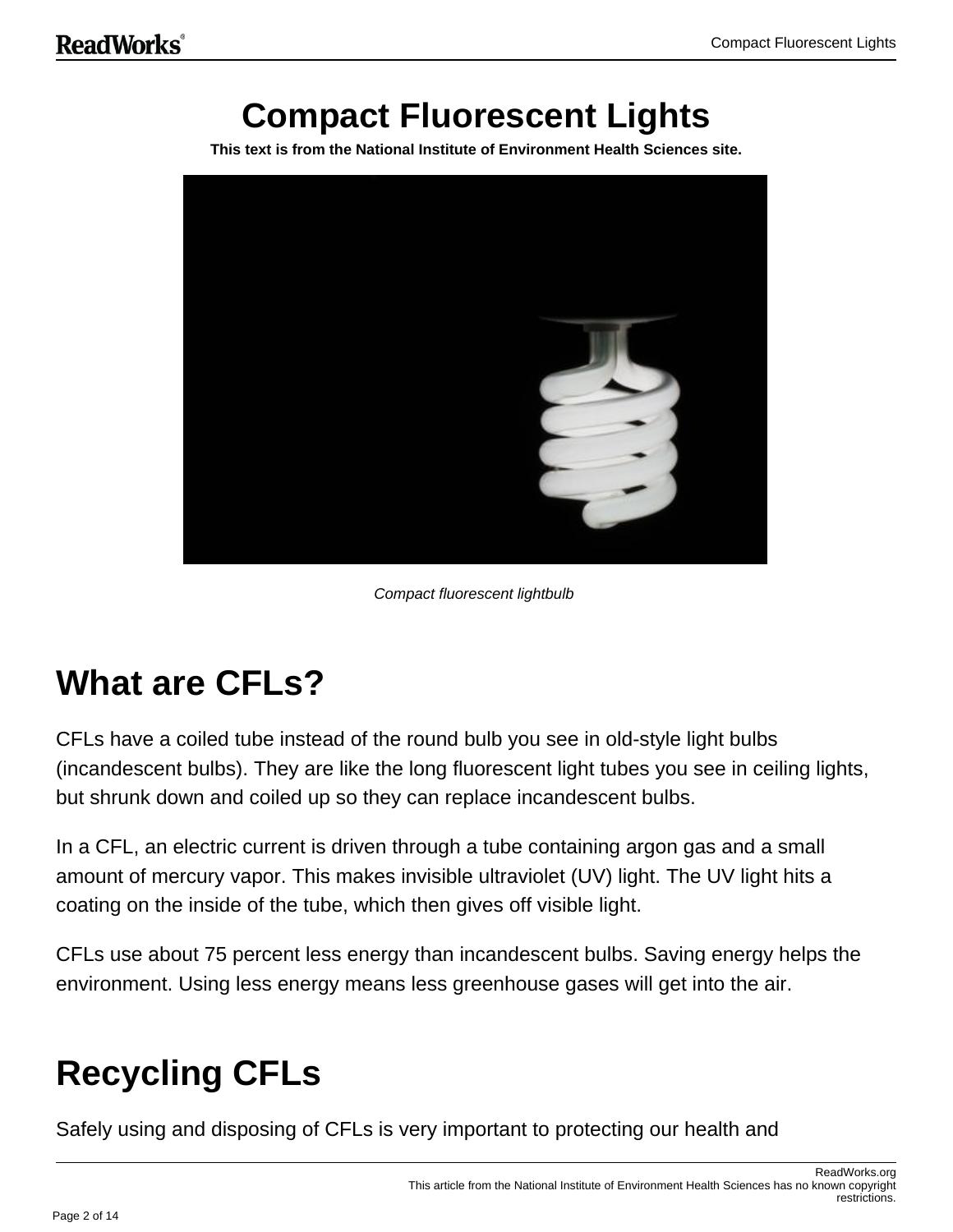environment. Recycle spent CFLs to prevent mercury getting into the environment.

Towns, cities, and some stores collect CFLs for recycling.

# **What to do if a CFL is broken**

CFLs contain a small amount of mercury sealed in the glass tube. When a CFL bulb breaks, some of this mercury gets into the air as vapor. The broken bulb can release mercury vapor until it is cleaned up and removed.

If a CFL gets broken, everyone needs to leave the room right away. Tell an adult about the broken CFL, so they can clean it up the right way.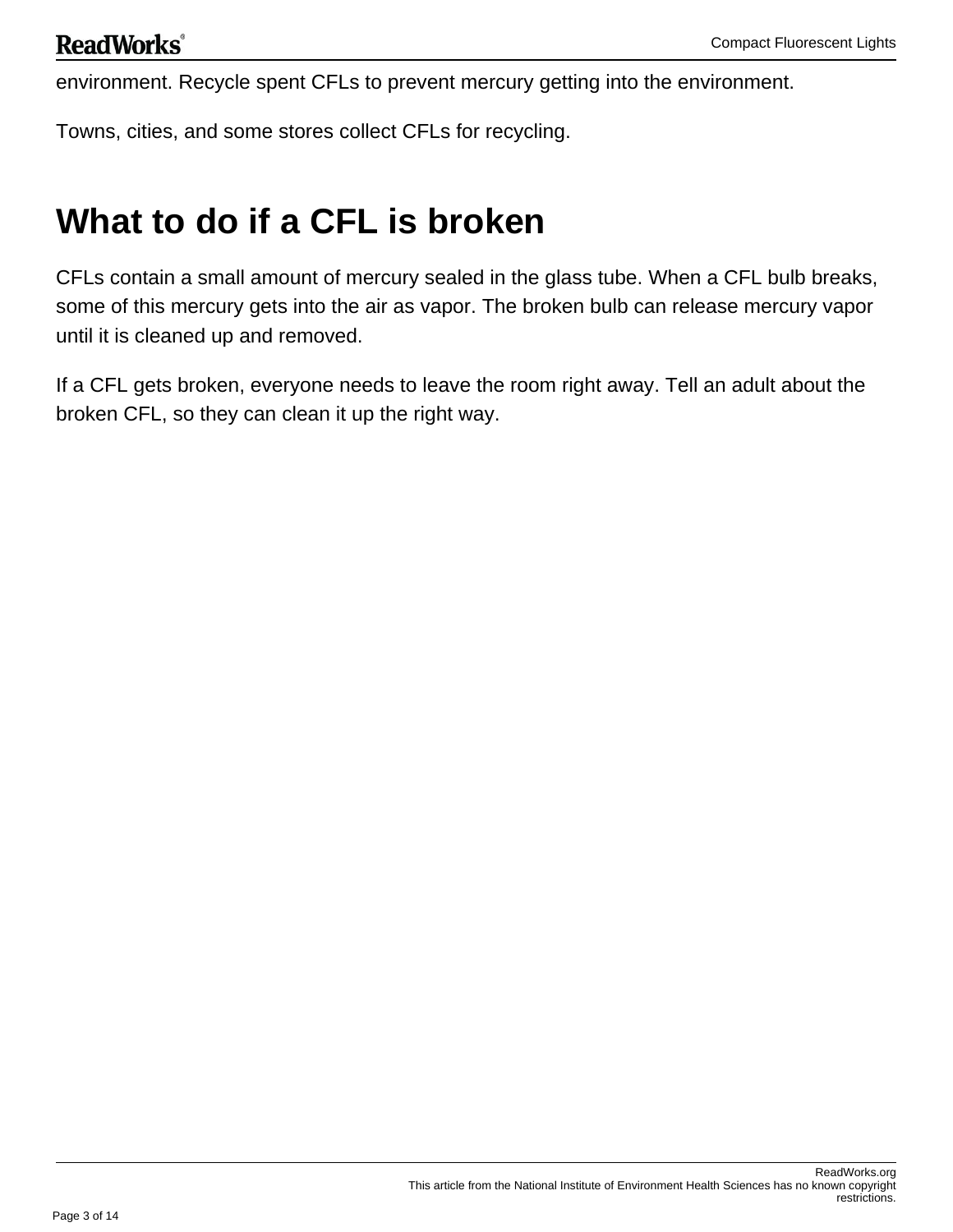# **Vermicomposting**

**This text is from the National Institute of Environment Health Sciences site.**



Worms can turn our old food into plant food. It's called vermicomposting. Vermicomposting can be fun, but it is also good for our planet! Worms are good for the Earth. Worms are good for fishing.

# **Fun Worm Facts!**

- · Red worms may live up to 4.5 years in the Worm Wigwam (compared to 1 year in the wild), and will grow to a length of up to 3 inches.
- · Red worms can live in a wide range of temperatures. They're happiest from 55-70 degrees, but can handle 45-80 degrees.
- · Red worms are hermaphrodites-they have both male and female sexual organs-and reproduce quickly in confinement. Their population may double or triple in 1 year.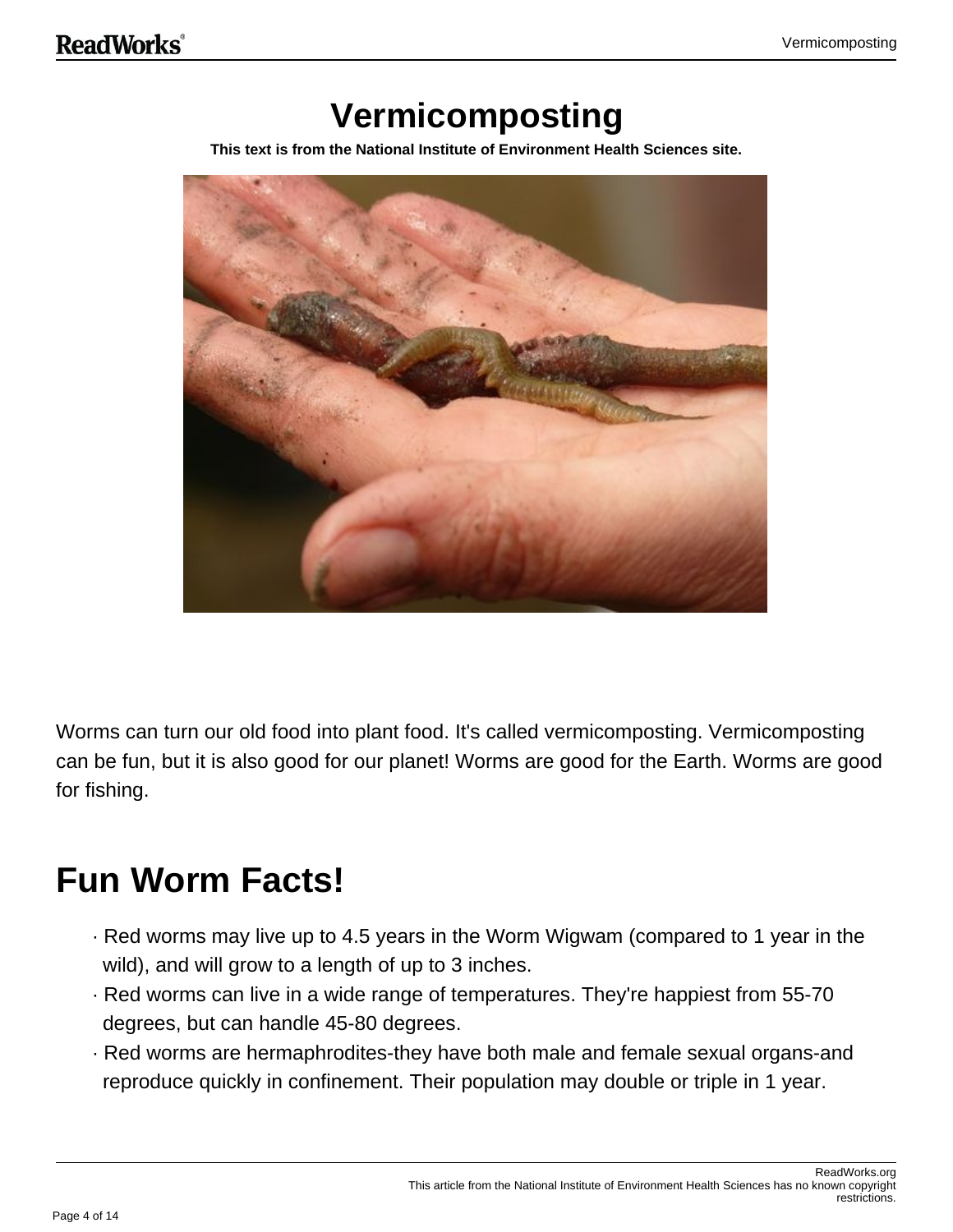## **ReadWorks**<sup>®</sup> **How Do You Vermicompost?**

- 1. Make a dark house for the worms to live in. A wooden or plastic bin or other non-metal container. A bin 1.5 feet high x 2 feet deep x 3 feet wide is a good size for a household. Make drain holes near the bottom.
- 2. Fill the bin with moist bedding. Bedding can be paper or newspaper shredded, leaves, straw, peat moss, or sawdust. Make sure the bedding is kept very moist like a sponge. Change the bedding once or twice a year.
- 3. Feed the worms.
	- 1. Yes! Fruit, vegetables, coffee grounds, bread, leaves.
	- 2. No! Milk, oil, eggs, meat, fat, dog or cat feces.
- 4. Dig a hole in the bedding, dump the food in and cover it up with bedding. Pick a new spot each time you add food.
- 5. Keep them damp and warm. Add water if the bedding feels dry, but make sure the excess water can drain away. Cover the bin with plastic or a tarp during freezing weather.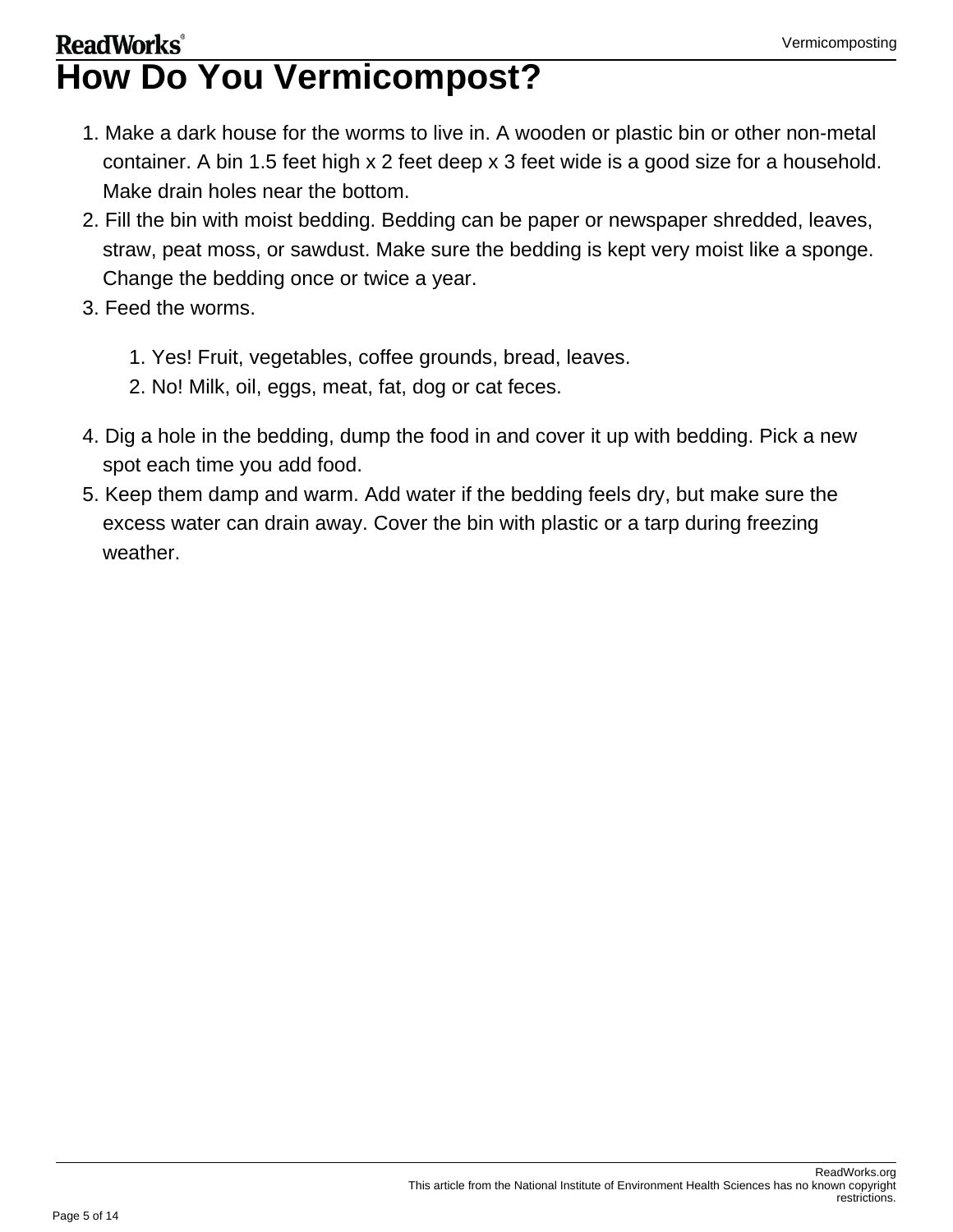## **Reduce Waste**

**This text is from the National Institute of Environment Health Sciences site.**



Reduce/Reduction: to make something smaller or use less, resulting in a smaller amount of waste.

"Source reduction" is reducing waste before you purchase it, or by purchasing products that are not wasteful in their packaging or use.

A key part of waste "reduction" is "conservation"-using natural resources wisely, and using less than usual in order avoid waste.

You can practice reduction by selecting products that do not have to be added to landfills or the waste stream in general. This is really easy to do...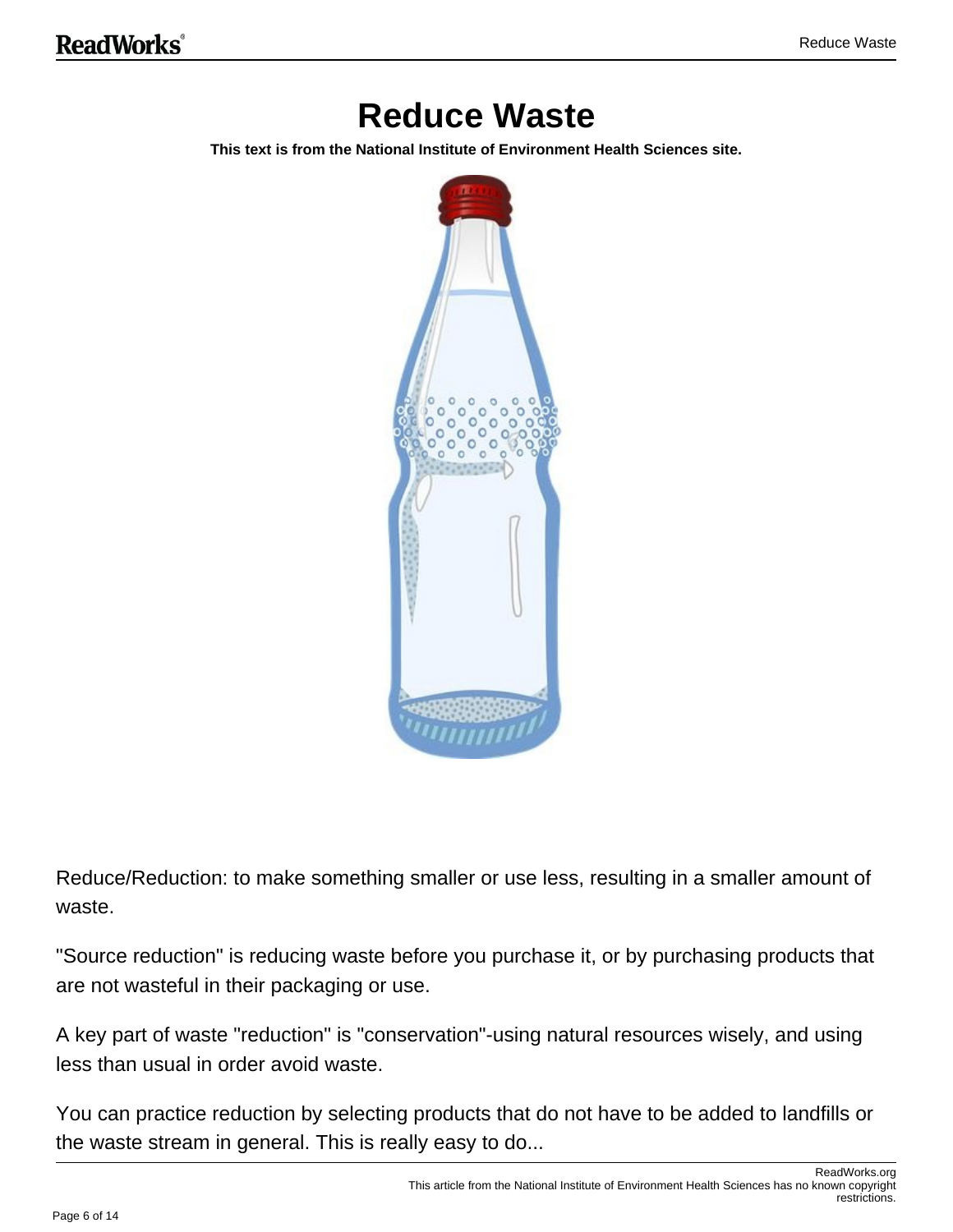### **ReadWorks**®

- **· First and foremost, buy and use less!** If all the other people on the Earth used as much "stuff" as we do in the United States, there would need to be three to five times more space just to hold and sustain everybody.... WOW! So buy only what you need and use all of what you buy. Or make sure that when you are through with something, you pass it along to other people who can continue to put it to good use. This is especially important when it comes things that can be dangerous to our environment, such as paint and chemicals.
- **· Start making wise "package" selections.** Why is it important to consider how something is packaged when you consider what to buy? You can reduce waste by selecting products that are not wasteful in their packaging. Flashy and fun packaging costs more, usually adds little or no value to the product, and (worst of all!) can do considerable harm to our environment by creating more waste or waste disposal difficulties. Keep the following package-related tips in mind no matter what you are buying:
	- · Precycle by purchasing products in materials/packaging that can be readily recycled. So whenever you have a choice, put plain and recyclable packages high on your list to reduce packaging waste in our environment.
- **· Avoid single-serve containers**. You can buy juice or water in large recyclable bottles or cans and then divide it up in reusable, washable containers as you need it at home or to take with you. And if you want to take juice or water with you on your bike rides or to the gym, just take it along in your own reusable sports bottle.
- **· Before you buy bottled water**, **first find out if you really even need bottled water**. City water (and clean well water) is usually just as healthy, much cheaper, and may even be safer than bottled water products.
- **· Refuse store bags!** When you buy one or two items at a store, carry them out in your hands; or take a reusable bag with you to carry the items you buy. And don't forget to take your old plastic and paper bags back to the grocery store for reuse or recycling. Most grocery stores have convenient paper and plastic recycling bins located near the entrance.

# **Hints for parents**

Think BIG! Buying in "bulk" (a large amount that is not divided into separate containers) gives you the best "product to package" ratio. Many stores allow shoppers to scoop out the amount they need of bulk goods like nuts or coffee. This considerably reduces waste and packaging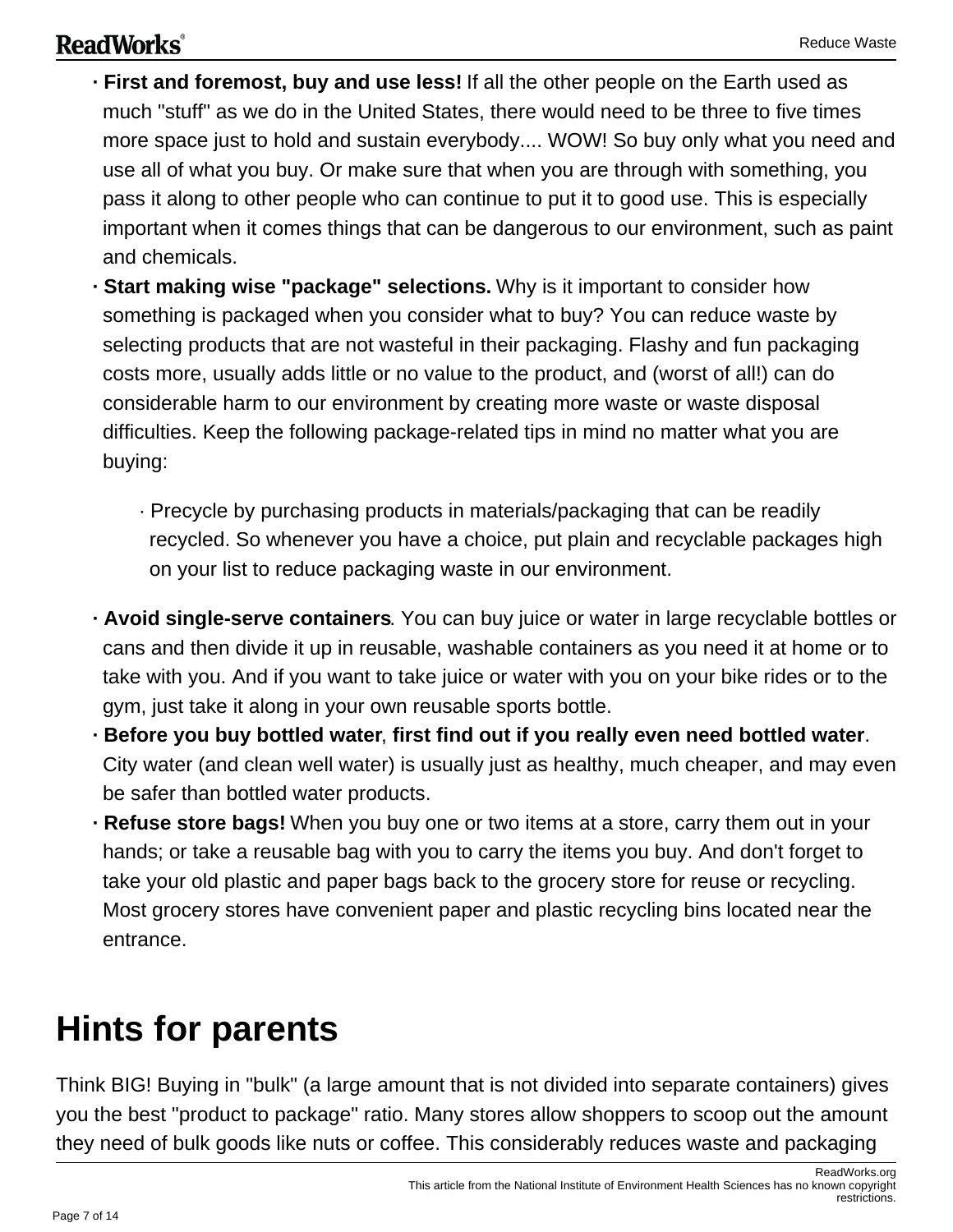#### Reduce Waste

### **ReadWorks**<sup>®</sup>

materials. Or you can buy in bulk by selecting bigger quantities in a single box or packagefor example, buy the largest box of toothpaste, dishwasher detergent, or cereal, rather than a series of small boxes. This not only reduces the waste (from having to throw out the old containers) but it will also save you money. Packaging is expensive, so buying in larger volumes reduces the unit cost.

Buy concentrates rather than diluted products-the result is less waste for disposal when it is empty.

Use durable goods longer. Durable goods are sturdy things like furniture or household appliances that can (and should) be used for many years. You can save money and reduce waste by keeping these items longer and repairing them when they break, rather than buying new ones.

Use durable items rather than disposable items whenever possible. For example, select reusable razors rather than the disposable one that you can only use a few times and then have to throw away.

Say NO to junk mail! Call toll-free numbers in unwanted catalogs and ask to be removed from mailing lists. Whenever possible, use the Internet to obtain (and pay) bills, news, catalogs, stock reports and other information that usually comes to your house in a paper format. Reducing paper reduces waste.

Start a garden. Food that you grow yourself does not have to be "processed" or "packaged", and no fossil fuels are needed to get it to the store and then to your house.

Start a compost or vermiculture bin to transform your household garbage (food wastes, coffee grounds, etc.), into a rich earth-like material that can be added to a garden to help plants grow. Grass, leaves, paper, and some other types of food can naturally decay and turn into compost, and that compost can then be put to good use in your garden. Replace lawns with mulched gardens that are just as pretty, but are better for our environment.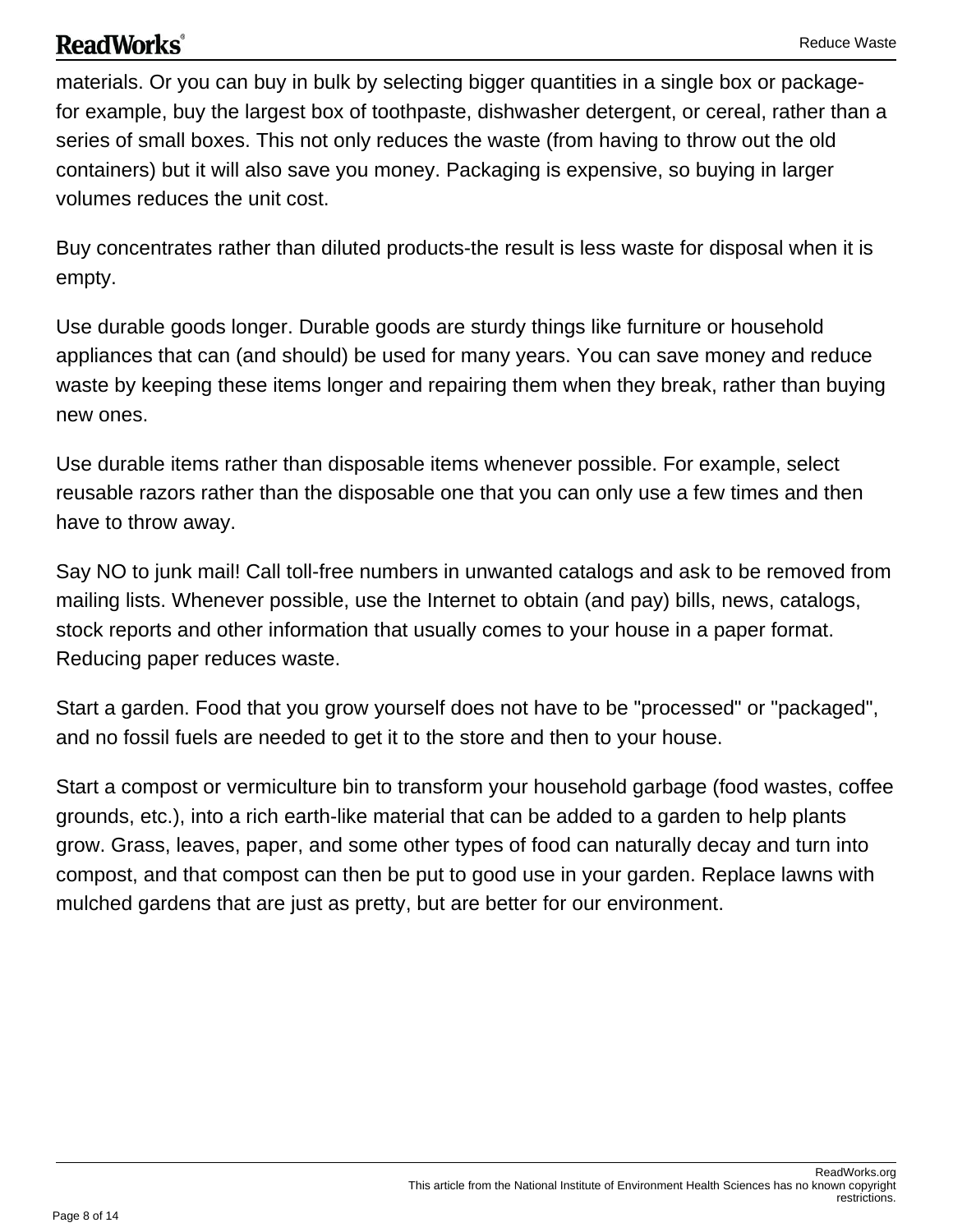## **Recycle**

**This text is from the National Institute of Environment Health Sciences site.**



Recycle-don't just toss everything in the trash. Lots of things (like cans, bottles, paper, and cardboard) can be remade into either the same kind of thing or new products. Making new items from recycled ones also takes less energy and fewer resources than making products from brand new materials.

Just about anything in your home (or office or school, etc.) that cannot be reused CAN be recycled into something else. You'd be amazed what can be done with a recycled product! A recycled soda bottle, can be made into T-shirts, combs, or hundreds of other plastic goods that can be used for many years. Even your brand new computer case might be made from ordinary recycled plastics. And paper products can take on different forms as well; an old phone book or coloring book might become one of your school books or a notebook.

Your recycling mission is not impossible! In fact, it is very simple: Don't throw away anything that can be recycled!

Here is a list of things you may be able to recycle: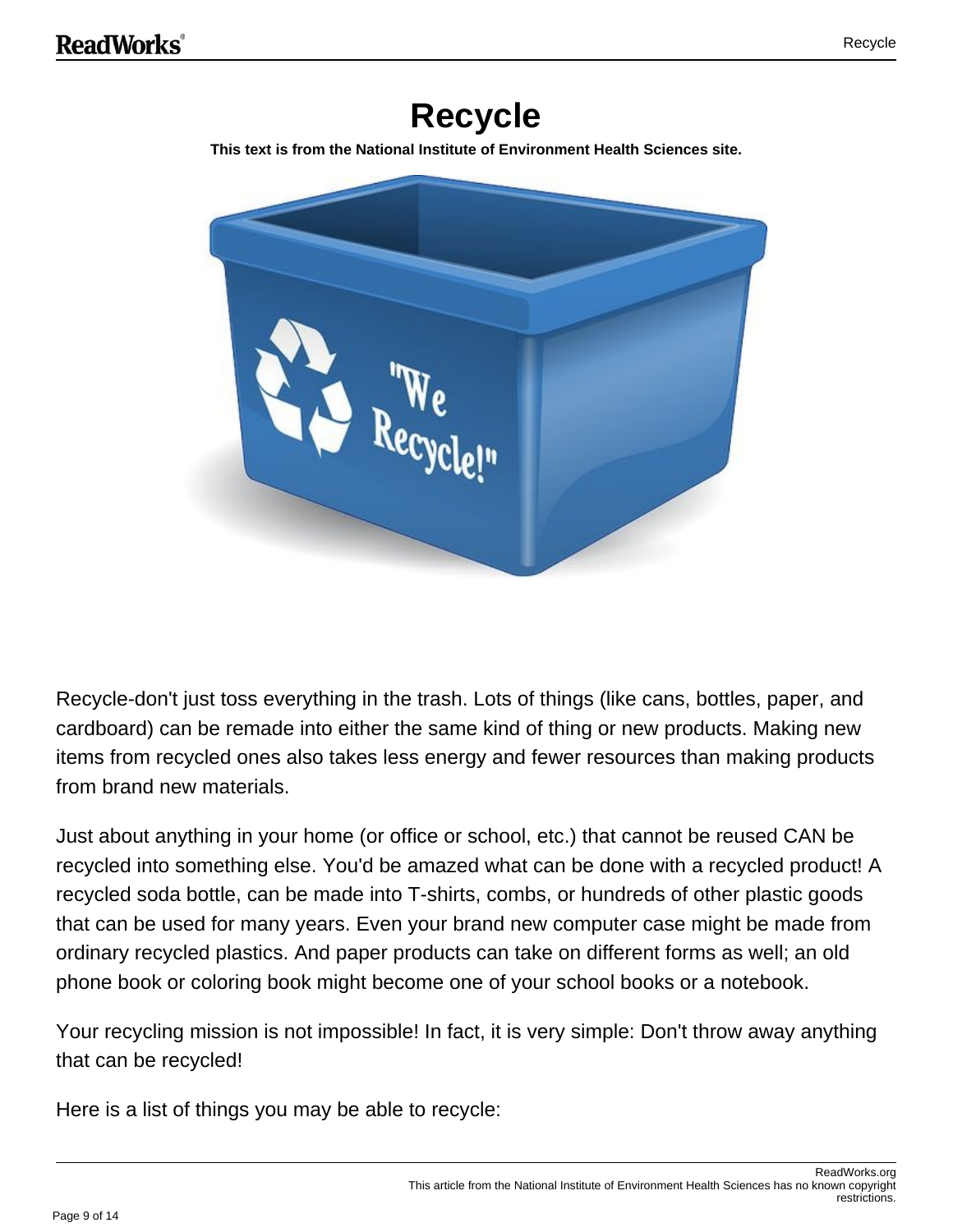### **ReadWorks**®

- · Aluminum cans
- · Cardboard
- · Electronic equipment
- · Glass (particularly bottles and jars)
- · Magazines
- · Metal
- · Newspaper
- · Paper
- · Plastic Bags
- · Plastic Bottles
- · Steel Cans
- · Writing/Copy Paper
- · Yard Waste (leaves, grass)

Just ask your local recycling office (city, county, or state) about what can be recycled.

Now isn't that easy? There is so much that YOU can do with very little effort. And the best part is you will probably save yourself a lot of money while you are at it!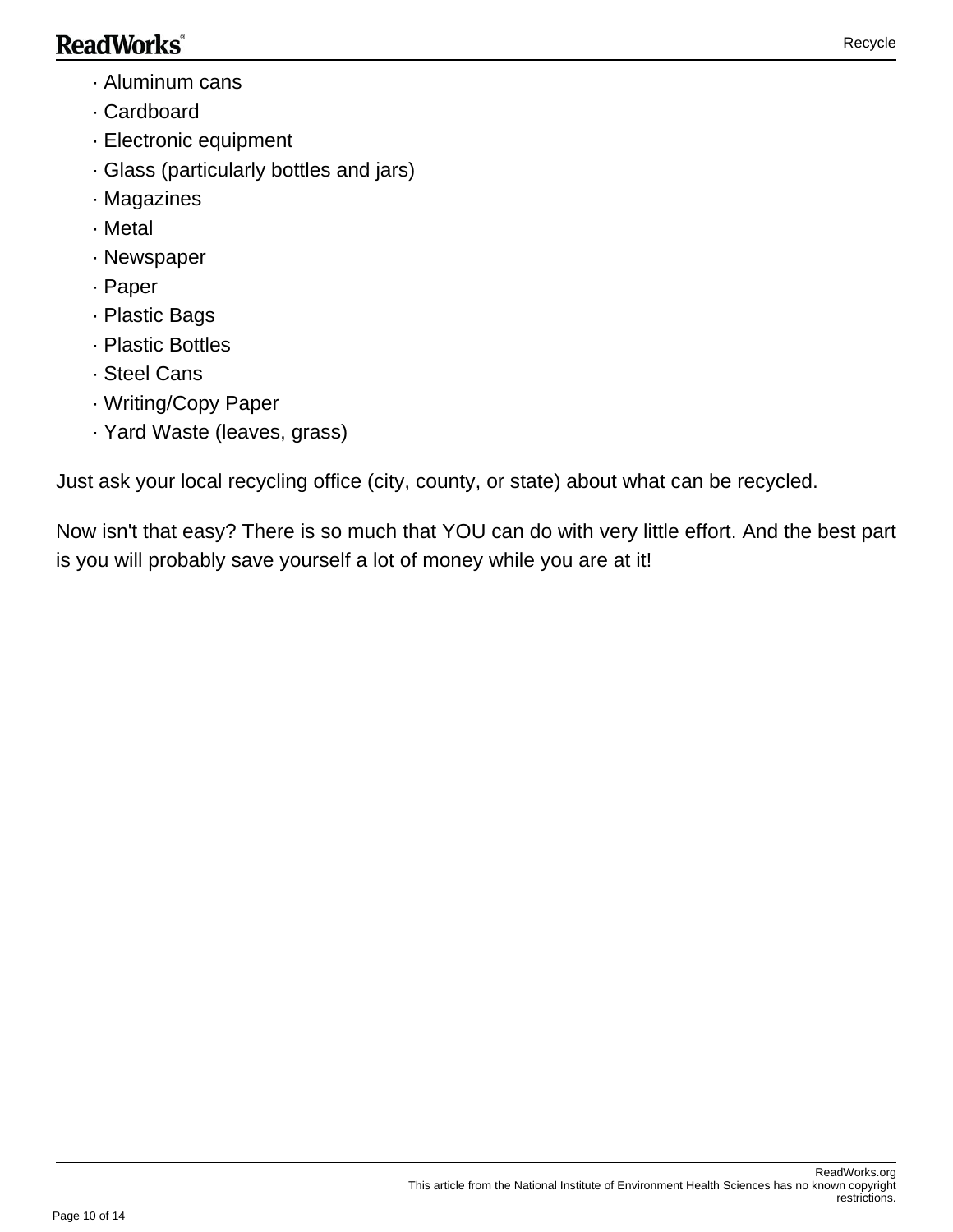## **Reuse**

**This text is from the National Institute of Environment Health Sciences site.**

You can "reuse" materials in their original form instead of throwing them away, or pass those materials on to others who could use them too! Remember, one man's trash is another man's treasure! Here are some examples of reuse...

- · Take along washable cups or travel mugs instead of disposables; a lot of restaurants and stores will be glad to fill or refill your own mug.
- · When you do use disposables like plastic cups, plates, utensils, and plastic food storage bags, don't throw them away! Wash and reuse them-most of them will last for a long time with many uses. They may not cost much to replace, but it doesn't make any more sense to throw away those things than it does to throw away your bicycle after one use.

# **Hints for Parents**

And speaking of bicycles (or other durable goods like washers, dryers, etc.), why not repair them rather than replace them when they break? This is another form of "reuse." New is not always better, nor it is always necessary. You'll be helping your environment, but your pocketbook will thank you too!

When you do decide to replace something large and "reusable," be sure to donate the old one to charitable outlets like Goodwill, Salvation Army, Habitat for Humanity, Vietnam Veterans, and the many others that are probably in your area. Most of the time the item can be repaired by those groups, and then redistributed into other homes rather than landfills.

Hold a yard sale or give-away. And ask your neighbors to join in, too-this shares the work and increases the number of unused things that can find new homes and new uses. And your local recycling/solid waste office may run a "swap shop" at recycling centers.

When you do need to purchase something, check those yard sales and charitable outlets first to see if they have what you need before selecting something new.

Use cloth gift bags and stop ripping the paper off gifts! If you remove the wrapping paper carefully, you can use it again, and there's nothing wrong with doing just that! And don't forget to use canvas or cloth bags when shopping so you don't need to make the choice between "paper or plastic."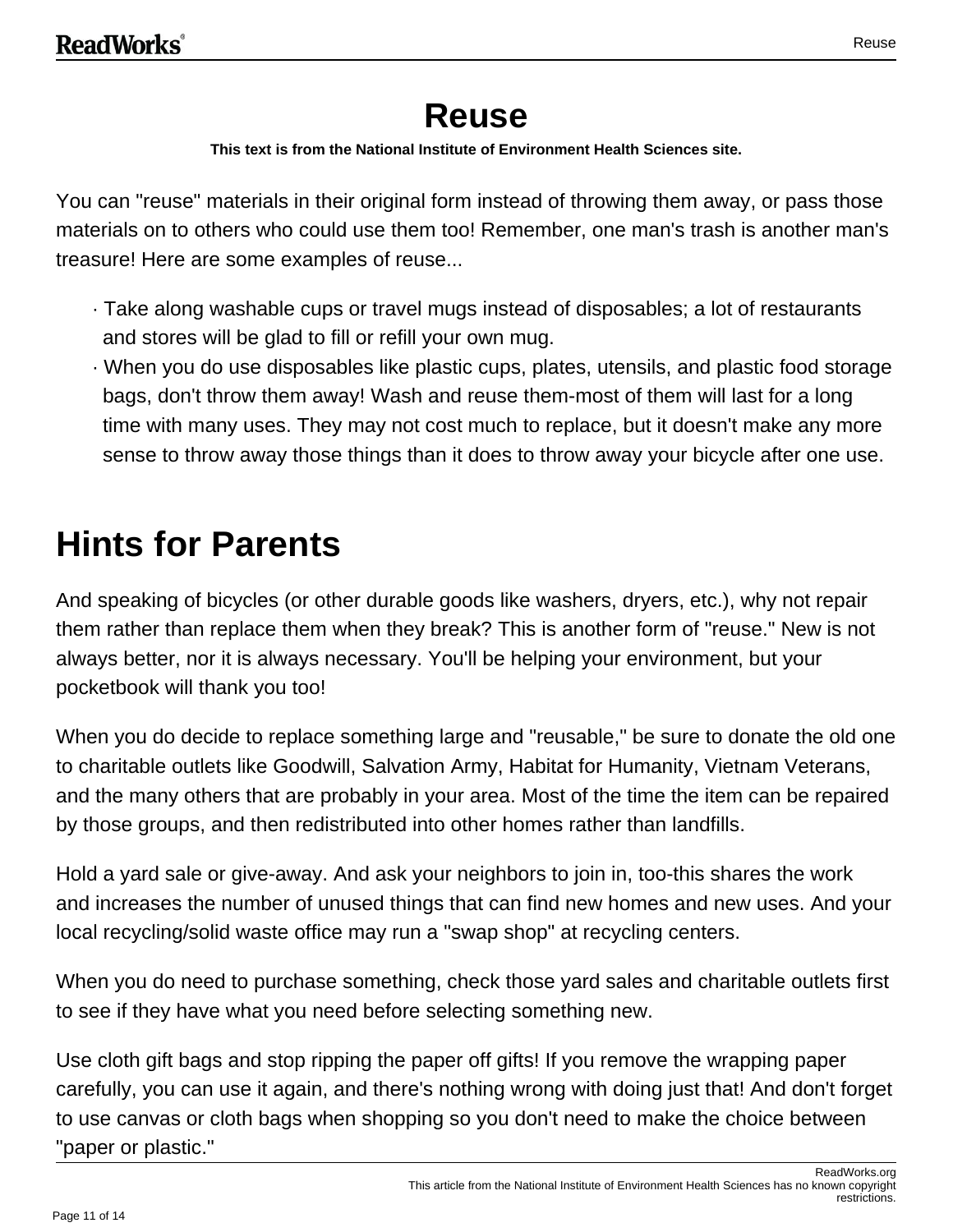### **ReadWorks**®

Use washable table napkins instead of paper napkins-cloth napkins are usually much larger and more absorbent than paper products, and they can dress up your dinner table too!

New baby? Buy washable cotton diapers (look for them at yard sales or charitable outlets). Check the yellow pages to see if there is a diaper service in your area. If you select those with Velcro wraps, reusable diapers are just as convenient and may even be cheaper than disposable diapers.



Yard sale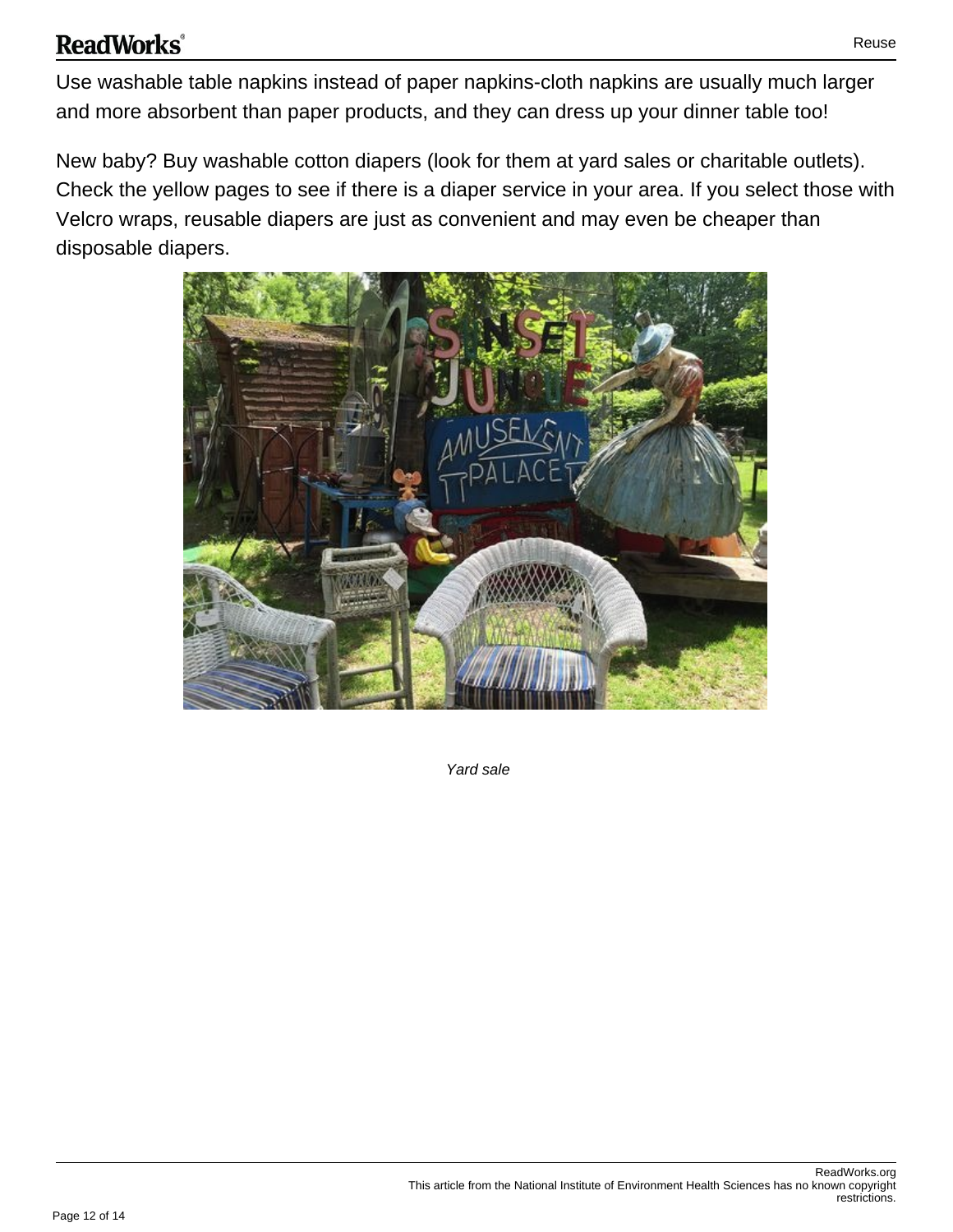## **Help Eliminate Waste**

**This text is adapted from the National Institute of Environment Health Sciences site.**



Reduce, Reuse, Recycle - Three great ways YOU can eliminate waste and protect your environment!

Waste, and how we choose to handle it, affects our world's environment-that's YOUR environment. The environment is everything around you including the air, water, land, plants, and man-made things. And since by now you probably know that you need a healthy environment for your own health and happiness, you can understand why effective waste management is so important to YOU and everyone else. The waste we create has to be carefully controlled to be sure that it does not harm your environment and your health.